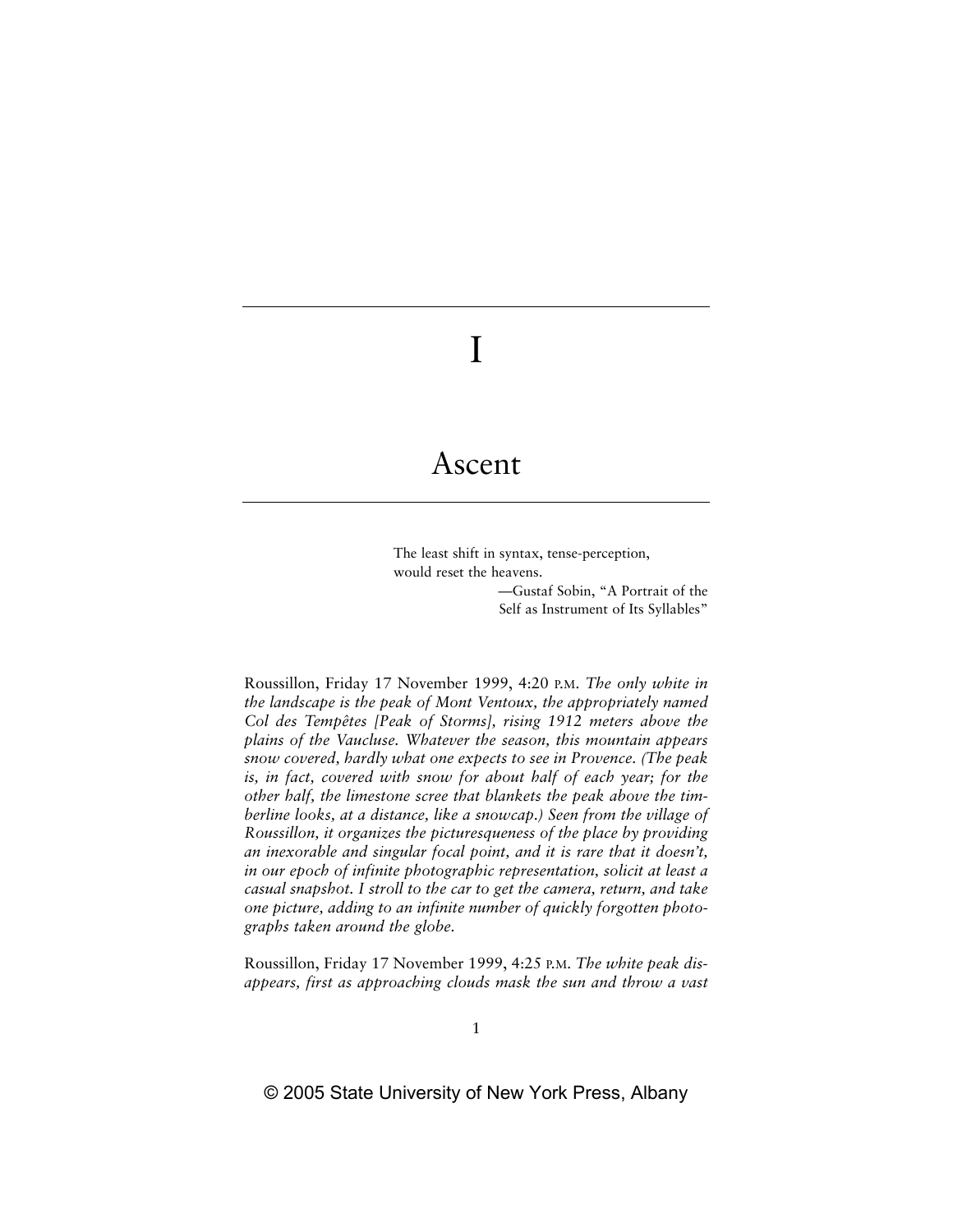*shadow on the mountain, and then as the upper limits of the Ventoux are almost immediately obscured by a cloud bank, such that mountain and sky merge. It is almost as if the mountain didn't wish to be photographed, resisted representation, wanted to withdraw. Unlike Mount Fuji—everpresent in Japanese culture, even when invisible; of inexhaustible beauty and confounding grace; that absolute object which is the pure and exceedingly complex symbol according to which every other symbol, every other image in Japan, is oriented— Mont Ventoux appears as an empty sign. Empty in its difference from the rest of the landscape: a vast, strange natural monument to something unstated or unknown, its peak a beacon without a message (sign as analogue, unity in a continuum, object in a system, relative difference). Empty due to its sudden and frequent disappearances (sign as digital, unqualified alternation, on/off, one/zero, visible/invisible.) An object needs to disappear in order to become a symbol; yet it is as if the absence of the Ventoux somehow signals its presence paradoxically, an inexpressible plenitude and an unimaginable emptiness—and nothing more. Mute semaphore, not living metaphor. Mont Ventoux appears as a pure, active principle, a secretive manifestation of* natura naturans*.*

#### ಿಂದೊ

What follows is an account not, as would be the case in fairytales or myths, about what the mountain says, but about its inscrutable silence.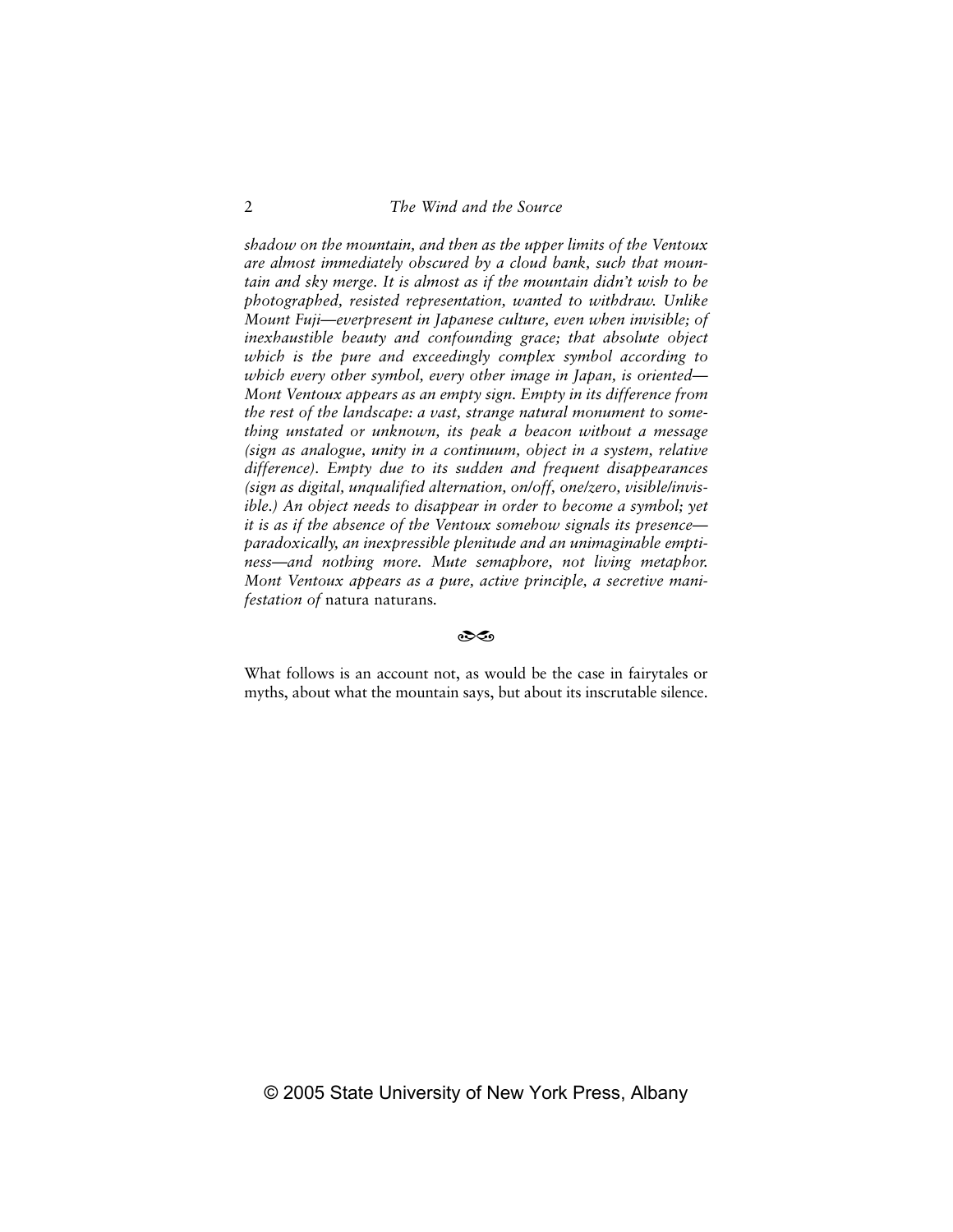

FIGURE 1. Mont Ventoux seen from the Toulourène Valley.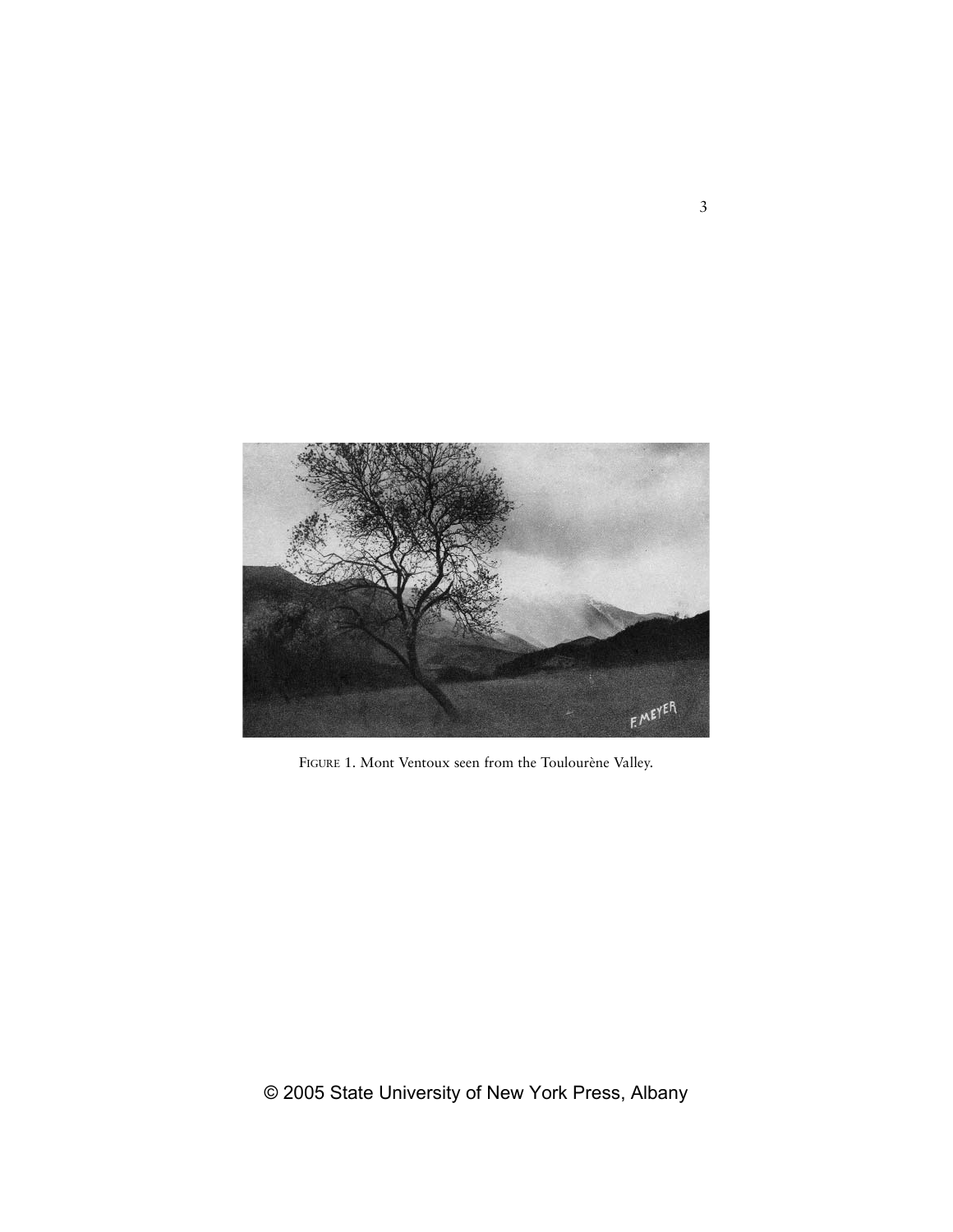ಾತ

e came across an elderly shepherd on a slope of the moun- $\mathcal{W}$  came across an elderly shepherd on a slope of the moun-<br>*"W* tain who made every effort with many words to keep us<br>*from continuing our climb* saving that fifty vears earlier driven by a from continuing our climb, saying that fifty years earlier, driven by a like youthful motivation, he had climbed to the very top and had brought back from there nothing but repentance, weariness, and his body and clothing torn by stones and bushes, and that no one had been known before or since to dare undertake a similar climb."1 So wrote Francesco Petrarch on the evening of 26 April 1336 to his confessor, Dionigio da Borgo San Sepulcro, priest in the Augustinian Order and Professor of Sacred Scripture. Petrarch wrote from the town of Malaucène at the foot of Mont Ventoux—the highest point in Provence, visible from nearly everywhere in the region, seemingly the prototype of the sacred mountain. The words, prophetic and disapprobative, of this unidentified shepherd constitute the earliest extant record of Mont Ventoux: a negative depiction of the mountain, suggesting desolation, emptiness, danger.2 We neither know the shepherd's name nor celebrate his exploit, but his warning should not be forgotten, since in a strange way it informs the future history of the mountain.

One might well imagine that Mont Ventoux would have offered an ideal site for a hermitage devoted to ascetic meditation, even mortification. But Petrarch would make of it something quite different. Having disregarded the shepherd's warnings, Petrarch—his "delicate mind, seeking honorable delight"—along with his brother and their servants, made the ascent of the "Windy Mountain." Visible from every direction, Mont Ventoux had long offered Petrarch—who had lived in the region since childhood—a challenge, and one that was recently resuscitated by his reading in Titus Livy's *History of Rome* of how King Philip of Macedonia ascended Mount Hemo in Thessaly. From the summit of Mount Hemo it was believed that one could see both the Adriatic Sea and the Black Sea, a vista worthy of a conqueror's ambitions. Petrarch's conquest would be otherwise, and would give him the honor of being the first post-classical writer with a marked taste for landscape views. Petrarch expresses the ascent in allegorical terms already ancient. For those who seek the heights, the road is long and the burden heavy. Furthermore, while some (like his brother) ardously attain the peaks by traversing perilous ridges, others (like Petrarch) attempt easier paths, lazily meandering through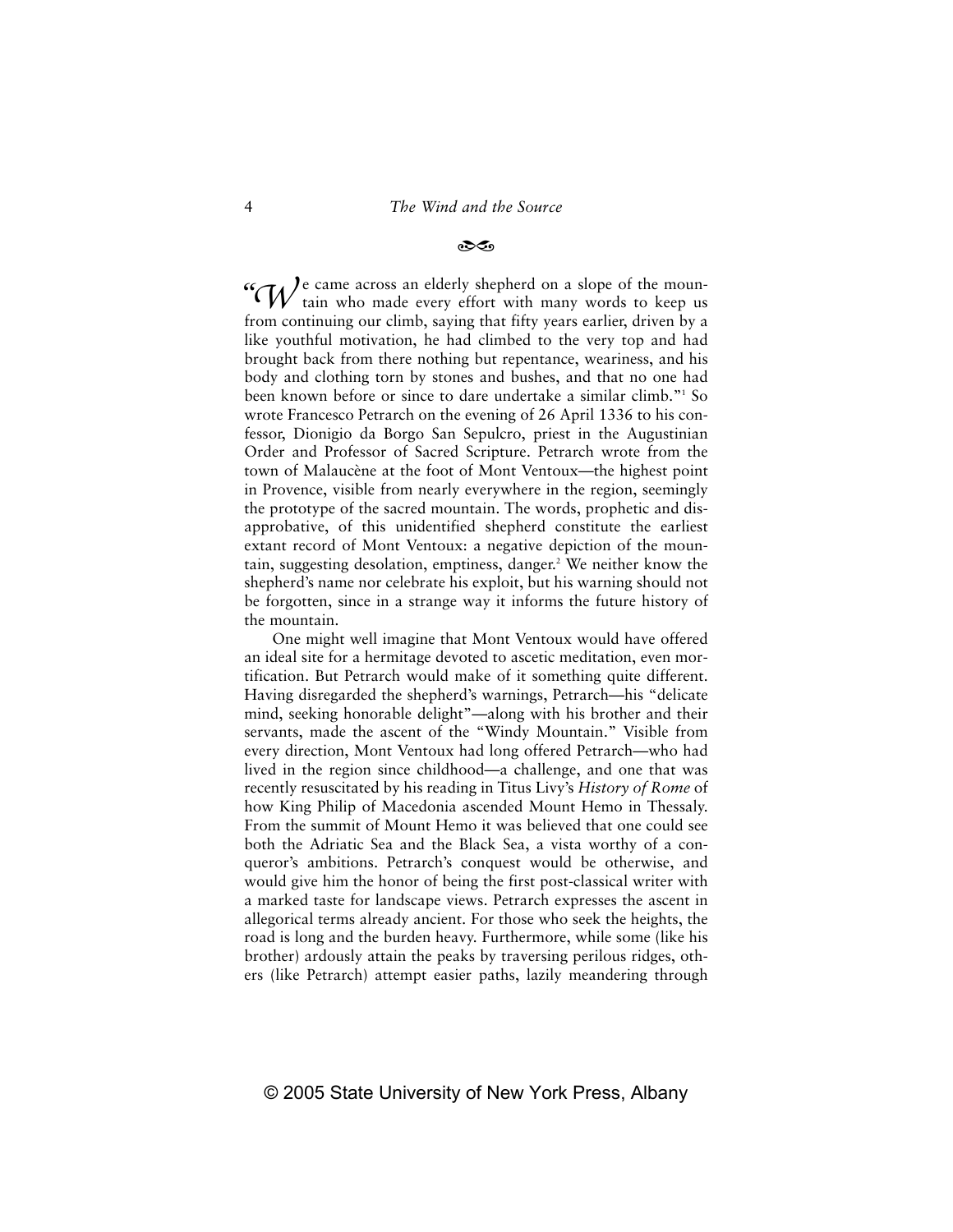

FIGURE 2. Mont Ventoux seen from Malaucène.

valleys, descending as often as ascending, creating a veritable labyrinth of the slopes. Yet how, indeed, can one reach a summit by descending!? Realizing his error, Petrarch finally attains the peak, reproaching himself in allegorical terms:

What you have experienced so often today in trying to climb this mountain you should know happens to you and to many others as they approach the blessed life. This is not easily realized by men, however, because although the movements of the body are visible, the movements of the mind are invisible and concealed. The life we call blessed is certainly located on high, and, as it is said, a very narrow road leads to it. Many hills also intervene and one must proceed from virtue to virtue with very deliberate steps. At the summit lies the end of all things and the limit of the path to which our traveling is directed.3

With altitude comes that rarefaction which shortens the breath, lightens the mind, and inspires the soul, whence the feeling of an "eternal instant" in the heart of the present, experienced by so many mountain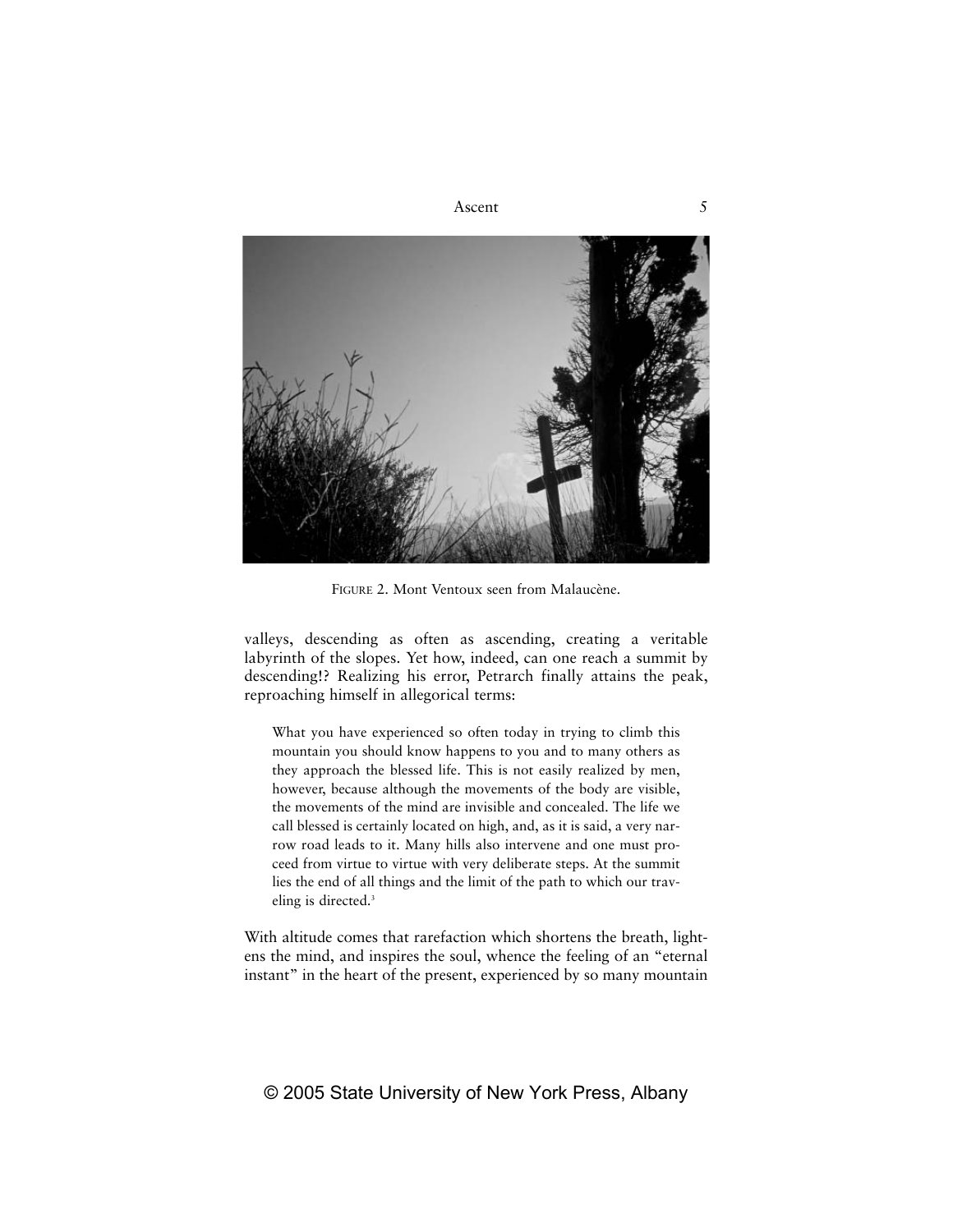

FIGURE 3. Mont Ventoux, slopes.

climbers. Either reach the summit or risk the abyss. But the summit must be attained with mind, not body; ephemeral, earthly pleasures must give way to immortal, spiritual truths. For every geography bears a point at which reality departs, and every site offers metaphors for both immanence and transcendence. The verticality of the monolith has always been a mark of the sacred: from the tumuli and cairns of the pagans through the holy mountains of the great polytheistic religions, culminating in those peaks sacred to the monotheistic faiths, the mountain is the *axis mundi,* connecting heaven, earth, and underworld. Uncover the layers of metaphor incrusted upon a landscape, and one will find a god.

At the summit, fascintated by the unrestricted spectacle, Petrarch stands as in a trance: "Clouds were beneath me. And suddenly what I had heard and read about Athos and Olympus became less incredible to me when I looked out from this mountain of lesser fame."4 Allegorically situating the Ventoux between one of the holiest peaks of Christiandom and the sacred mount of the Greek gods, Petrarch senses a nearly indescribable joy. As the sun was already slowly beginning to set, and the moment of descent neared, Petrarch looked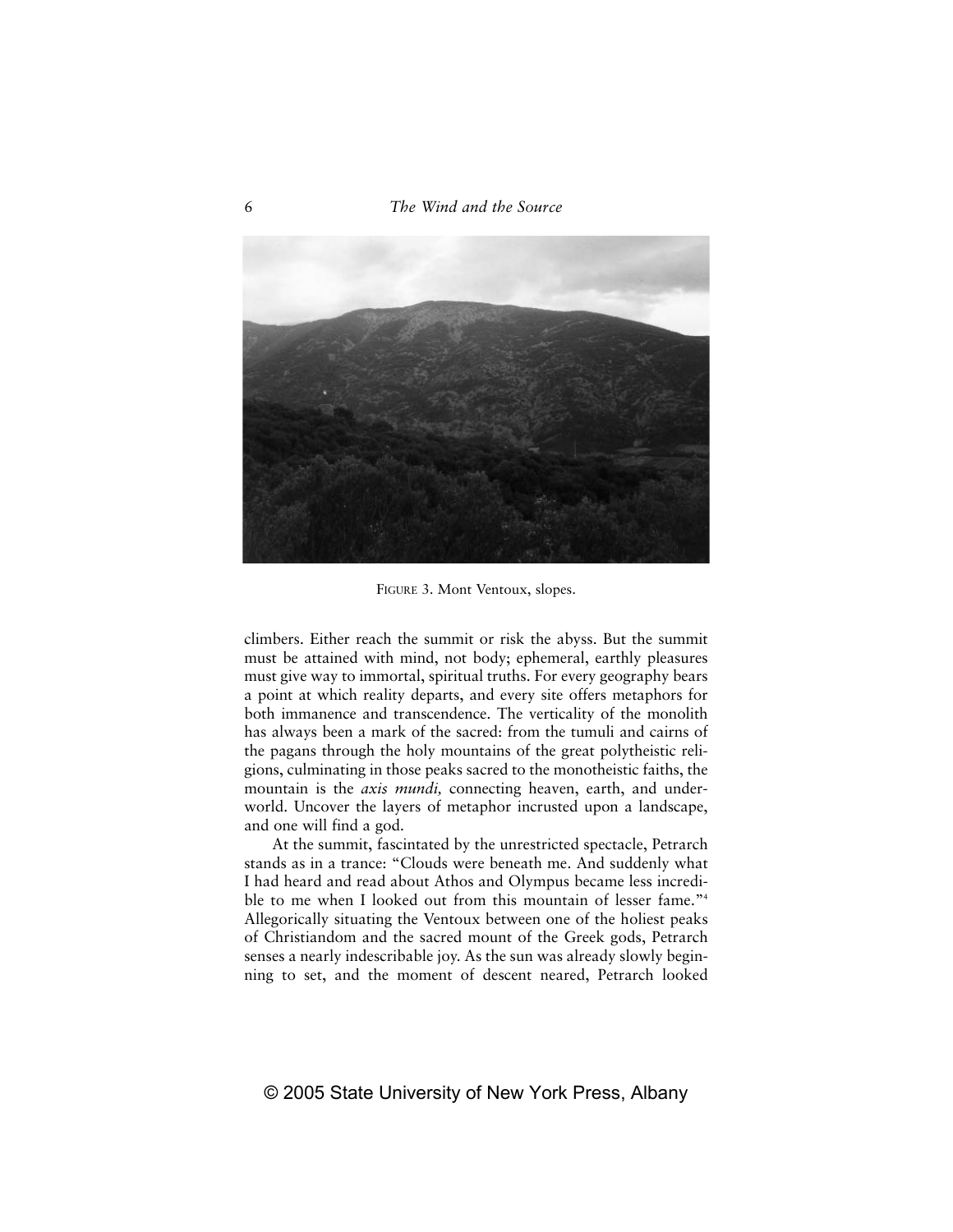

FIGURE 4. View from peak of Mont Ventoux.

around at what he had come to see: "The boundary between Gaul and Spain, the Pyrenees, cannot be seen from there not because anything intervenes as far as I know, but because the human sight is too weak. However, the mountains of the province of Lyons could be seen very clearly to the right, and to the left the sea at Marseille and at the distance of several days the one that beats upon Aigues-Mortes. The Rhone itself was beneath my eyes."5 The description becomes hyperreal, almost hallucinatory, too lucid, too vast: the mountaintop is a panopticon, revealing the far reaches of the land, roughly equivalent to the limits of Provence and Languedoc.

Visibility is but a metaphor for vision, and Petrarch is seeking loftier things. Suddenly remembering that he had with him a copy of Saint Augustine's *Confessions* (given to him by his confessor), he opens it at random and reads: "And they go to admire the summits of mountains and the vast billows of the sea and the broadest rivers and the expanses of the ocean and the revolutions of the stars and they overlook themselves."6 As is so often the case, the mountain manifests its *genius loci,* the spirit of the place, through a revelation: the topos of this revelation is precisely the point where mountain and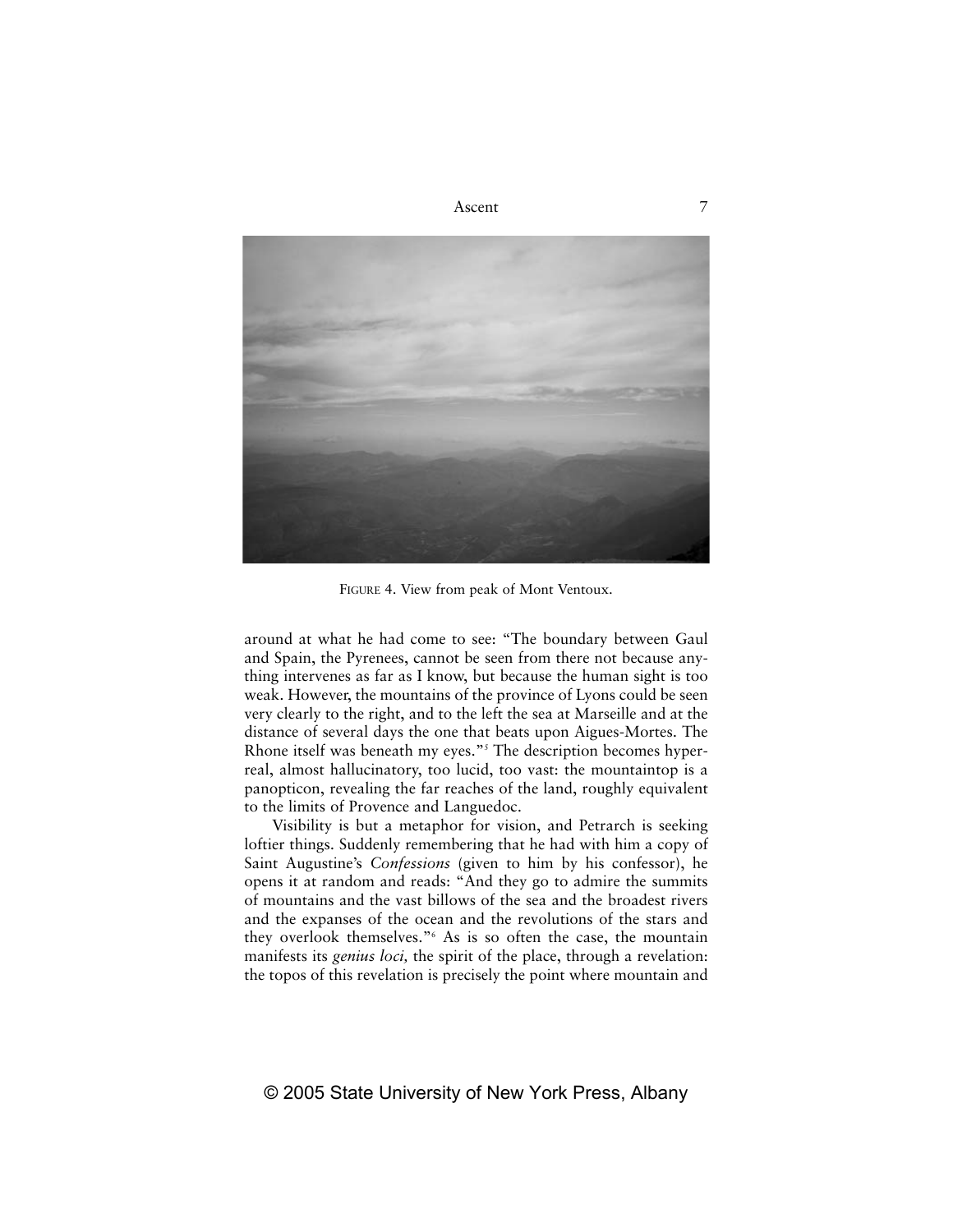

FIGURE 5. Mont Ventoux, scree.

sky meet, a point of mystical fusion of the elements. Attaining the peak motivates the climber to abandon his physical situation and reorient himself towards a transcendental state. The world need disappear for the inner vision to reveal itself. In this Dantesque spectacle, the hyperreal becomes the unreal, evaporating into the truly real, that is, the absolute, the mystical.

Petrarch's inner vision was preconditioned by the Bible, as refracted through Augustine. But for Petrarch, the revelation evinces a double effacement: that of *the mountain itself before the soul* (for what is higher is inner), and that of *the soul before its god* (for what is inner is sacred). It is as if the mountain catapulted Petrarch into transcendence, a transcendence which, in the Christian context, is congruent with immanence, with the innate site of faith. Along with the mountain disappears the vanity of the world. For even the highest mountain is ephemeral, its grandeur sheer *vanitas*. The mountain is not even as dust. Such is a well-tempered transcendence, where sublimation takes the form of dematerialization and iconoclasm, both manifested in opposition to the mountain. A devout Christian, Petrarch cannot sacralize Mont Ventoux, as people of other faiths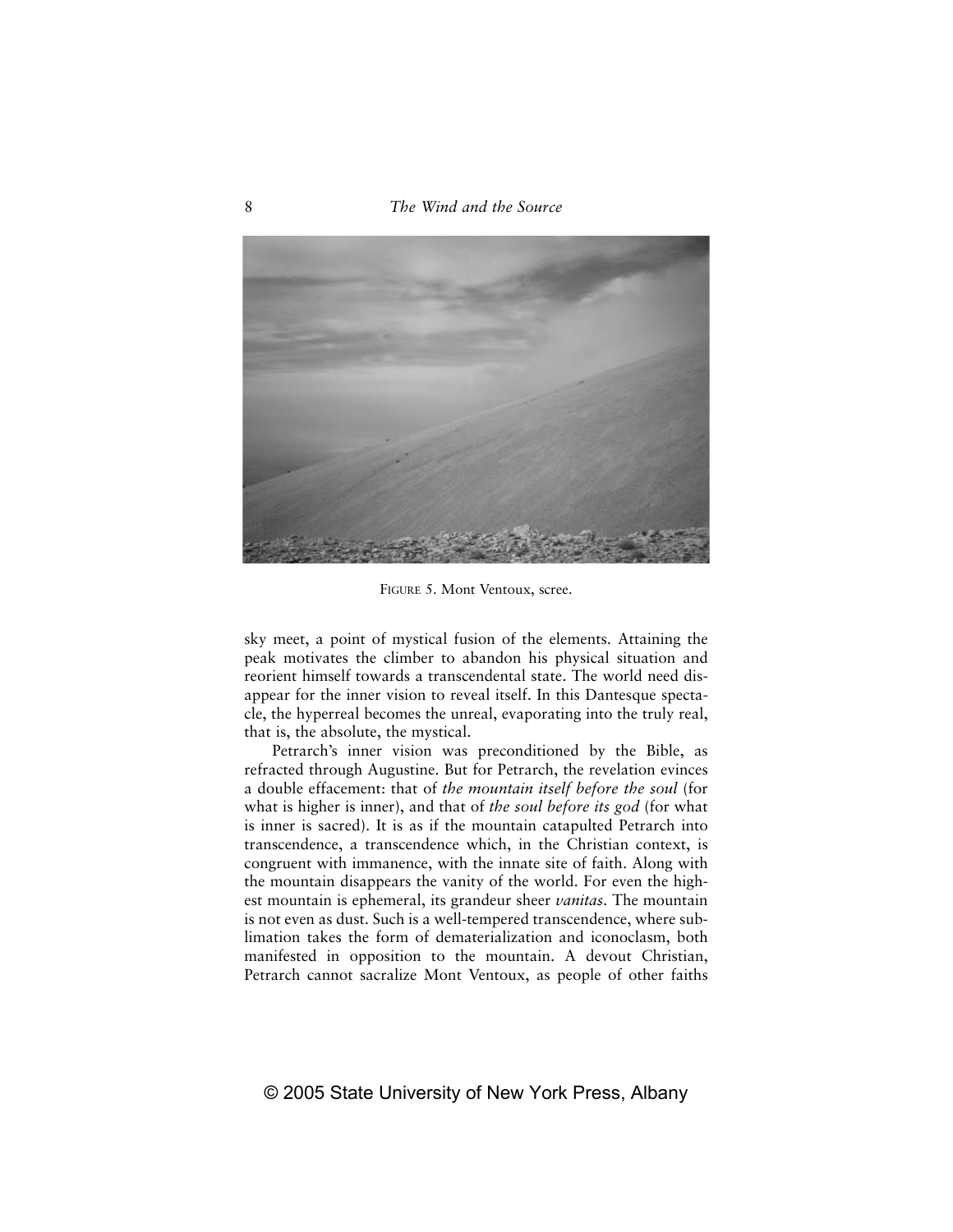had done before him; nor can he make a sacrifice on the mountain, for the biblical era of sacrifice is past. So instead, *he sacrifices the mountain itself,* a secret sacrifice to his god, to his poetry, to his soul. The mountain was abolished for the sake of the imagination.

As if in surreal continuation of the hyperreal state of fascination at the summit, the mountain now appears to Petrarch as if but a cubit high, and he makes the descent with his mind's eye turned inward, immersed in harmonious and sacred inspiration. This vision is striking: it is as if the landscape were reduced to one of those medieval Byzantine or Italian images, where the mountain—an artifice of grotesque, broken, stepped terraces—is so small that the depicted saint is of the same height, and easily peers over the peak. In Petrarch's account, the Ventoux is first glorious then insignificant, wondrous then denigrated, breathtaking then deformed. Yet this transformation bears a certain amount of equivocation; it is more than just a rhetorical expression of Petrarch's revelation or a conventional means of depreciating the world, since it partakes of a profound shift in the experience of nature that originated during Petrarch's lifetime. Even if the fourteenth-century experience of the sublime is still primarily relegated to the deity, a new wonder is manifested at the natural world; even if the aesthetic is still limited to the beautiful, a new fascination arises before the grotesque; even if poetry is still centered on the spiritual, novel psychological nuances and increasing attention to detailed description arise. If Petrarch felt the need to shrink the Ventoux—first beautifully described in realist rigor, then imagined as a grotesque miniature—to the size of stage decor, it was in order to reconcile what he would have felt as contradictory needs: love of nature and love of God. The Ventoux exists for him in its full duplicity: natural wonder and artificial simulacrum of the imagination. It has been widely noted that Petrarch's letter on the ascent of Mont Ventoux contains the first post-classic appreciation of a landscape view in and for itself, however much the description is couched in the theological tradition. Neglected, however, is the fact that his representation of the Ventoux is twofold and equivocal: first a realist description of the landscape, then an integral part of an allegory of religious revelation.7 It is as if the two representations of the Ventoux, realist and allegorical, coalesced into that sort of irrational or paradoxical perspective typical of the epochs before the early Renaissance reinvention of one-point linear perspective, that is to say a perspective that combines multiple points of view and incompatible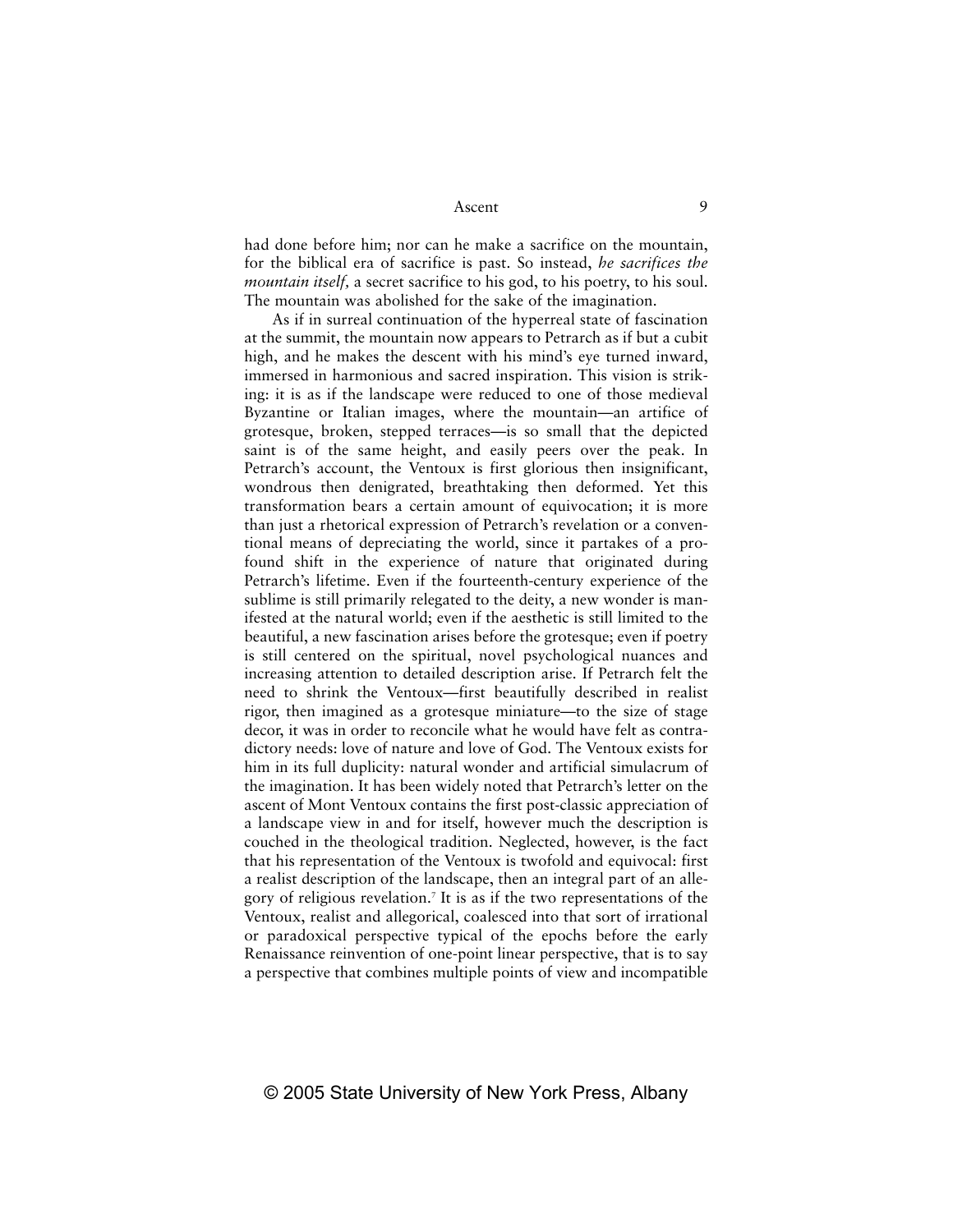

FIGURE 6. Ruins of the chateau of the Bishops of Cavaillon (improperly referred to as the chateau of Petrarch).

pictorial features: conflicting scales, inconsistent lighting, incompatible objects, contradictory styles. This representational amalgamation is fully expressive of the existential paradoxes that defined the era, where a single image may simultaneously serve classical, biblical, descriptive, and decorative purposes. The effects of this hermeneutic complexity on art and poetry are well expressed by Derek Pearsall and Elizabeth Salter in *Landscapes and Seasons of the Medieval World:* "If we can say that in Virgil the reality of landscape is an integral aspect of the interpretation of reality as a whole, for the Middle Ages we must say that natural phenomena are available, in more or less stereotyped form, as a mode of expression for an interpretation of reality which transcends or even denies those phenomena[. . . .] The fluctuations between allegorical, symbolic and typological landscape depend on the immediate pressures of that interpretation. They depend also on the nature of the poem."8 For Petrarch, landscape description exists in the context of both the expression of worldly reality and the transcendentally based denial of that very same reality. Theologically, the disappearance of the Ventoux would imply a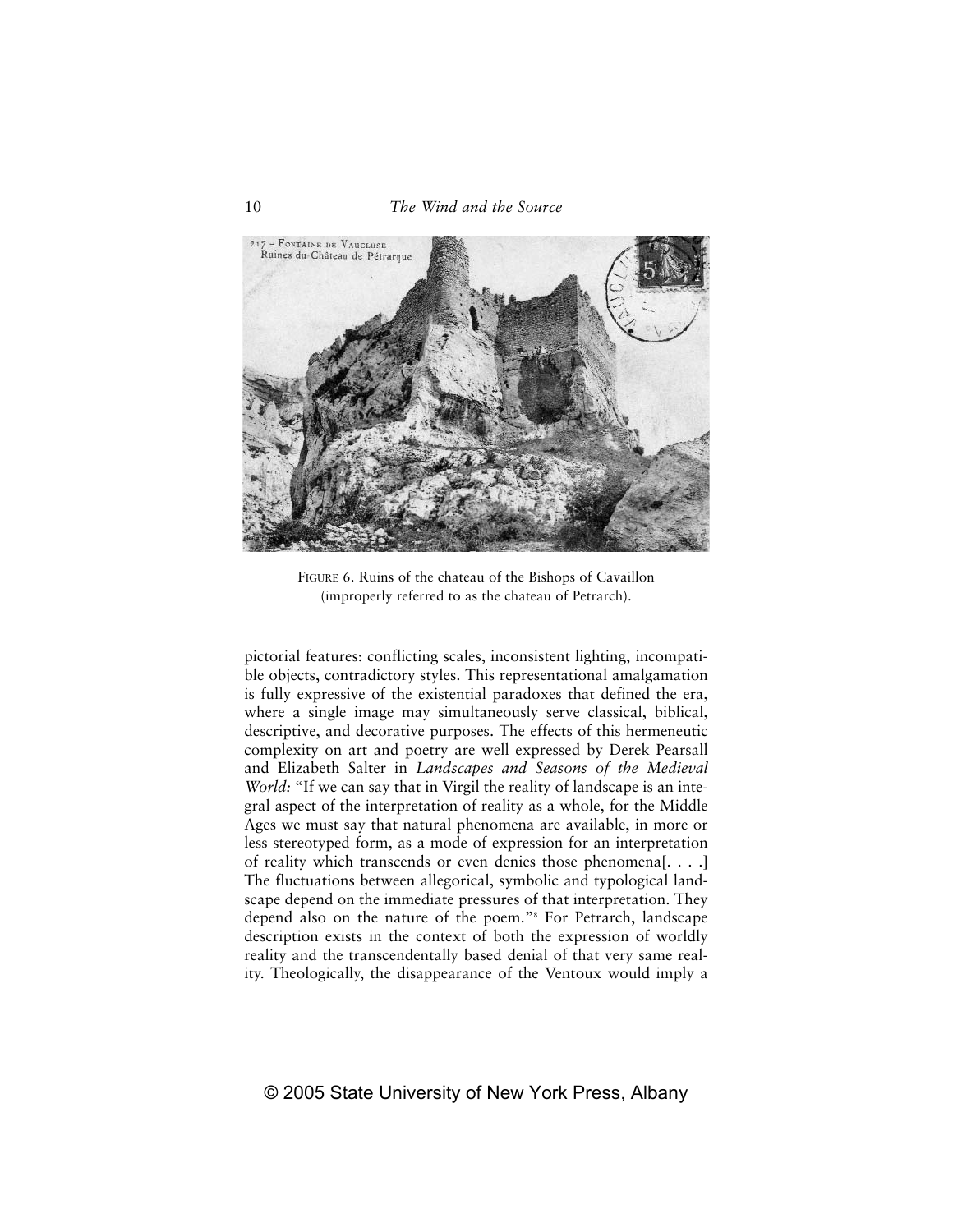

FIGURE 7. Fontaine-de-Vaucluse.

valorization of transcendence; practically, it would permit the displacement of Petrarch's sensitivity to nature onto another milieu, one more propitious to his quotidian and writerly needs. For Petrarch was not to become a saint upon a mountain. But how does this effect the destiny of Mont Ventoux?

The philosopher Maurice Merleau-Ponty, attempting to fathom the profound relations between the flesh of the body, language, and the world, sees symbolic overdetermination such that all objects, great or small, may obtain metaphysical import: "any entity can be *accentuated* as an emblem of Being."9 Mont Ventoux would seem to be an exception to this rule as it is continually obfuscated, as it perpetually withdraws. At the point where Petrarch concludes his letter describing the ascent, it would appear that the allegory is complete, and the hermeneutic circle closed: from Dionigio da Borgo San Sepulcro's gift to Augustine's wisdom, from Philip of Macedonia's worldly ambitions and the anonymous shepherd's cynicism to Petrarch's revelation, from profane to sacred, from immanence to transcendence, from self to God. But for Petrarch, the mountain could not become metaphor, since the highest things cannot be effectually metaphorized. The Ventoux resists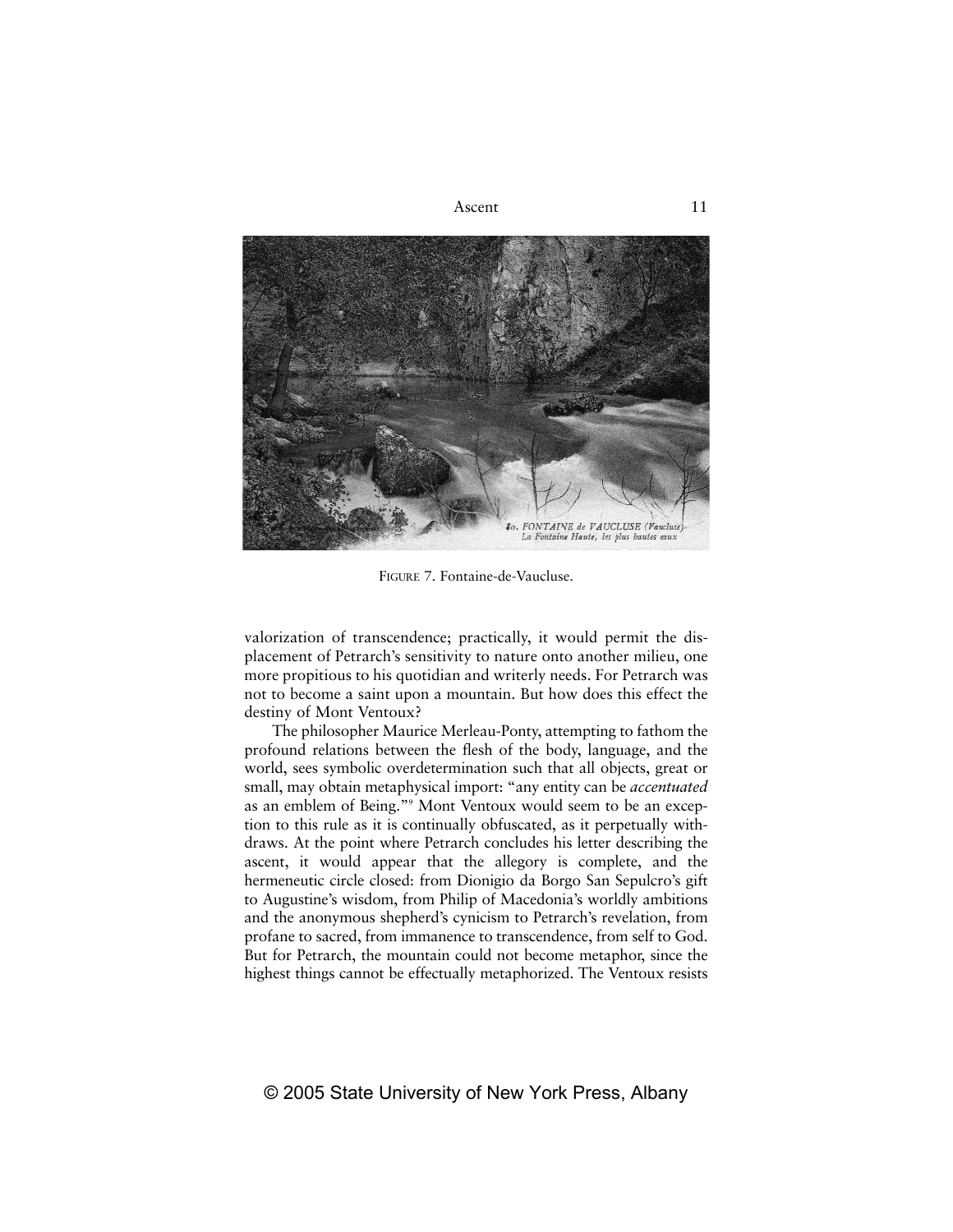metaphorization. Its emptiness is not that of a floating signifier, magical, open, ready to take on any signification. To the contrary, it is so massive, opaque, anchored, that it absorbs all signification, like a black hole. It is a mountain that does not participate in the Zen parable: before enlightenment, a mountain is just a mountain; during the quest for enlightenment, a mountain is everything but a mountain; after enlightenment, a mountain is once again only a mountain. The Ventoux is the anti-Fuji.10 The Ventoux is resolutely uncircumscribable; its symbolic barrenness, desolateness, desertedness is absolute.

For much of his creative life Petrarch lived beneath the cliffs of Fontaine-de-Vaucluse, a point from which the Ventoux is invisible. However, mountains would come to constitute one of the central tropes in Petrarch's work; not only his poetry, which abounds in mountain metaphors, but also his essays and letters. Petrarch wrote *De vita solitaria* [The Life of Solitude, 1346] to try and convince his friend Philippe de Cabassolle, Bishop of Cavaillon, to move back to Fontaine-de-Vaucluse and inhabit his castle, which dominated the village. As an argument, Petrarch proffers the praise, in the words of Seneca, of both the sources of great rivers and that feeling of almost religious mystery caused by deep caves upon mountain cliffs, thus linking mountains to both religious sentiment and poetic inspiration.11 This latter symbol conflates Petrarch's two major topoi, the mountain and the grotto. In *Secretum* [My Secret, 1347]—an allegorical autobiography in the form of an imaginary discussion with Saint Augustine, his spiritual guide to Mont Ventoux—Petrarch situates Truth on a mountaintop. The metaphors are the same: one must leave the beaten path, the plains can be freely seen only from the top of the hill, the earthly body must be abandoned, and the soul must ascend to the heavens. Yet he writes not of Mont Ventoux, but the Atlas Mountains, the site of his vast epic poem, *Africa*. In the words of Horace, Petrarch offers an image comparable to the central icon of both the Gothic and romantic sensibilities:

> The tallest trees most fear the tempest's might, The highest towers come down with most affright, The loftiest hills feel first the thunder smite.<sup>12</sup>

For Petrarch, as for so many following the Christian tradition, the mountain would be a privileged topos of inspiration; however, as he already knew from his famous ascent, it is not without risk and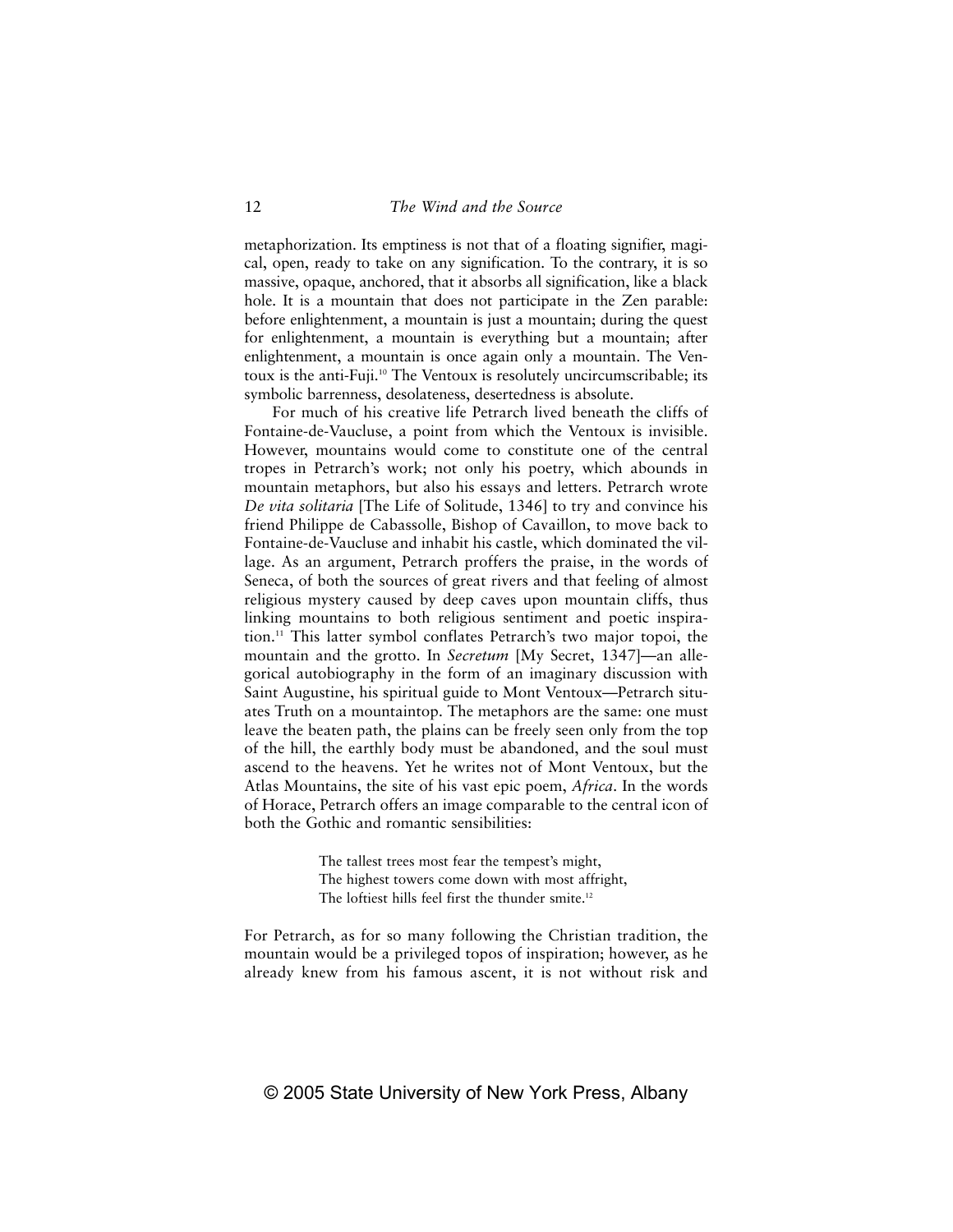anguish that the summit is conquered. Petrarch's relation to the Church was in great part determined by his identification with Augustine. This is clearly stated in *Secretum,* where the narrator, Francesco, speaking of his interlocutor, the Augustine of the *Confessions,* admits: "I seem to be hearing the story of my own self, the story not of another's wandering, but of my own."13 Yet however powerful this identification, Petrarch's path decidedly diverged from that of Augustine, and Petrarch's metaphors were put to very different uses. For all identification is misidentification, whence the origins of literary creativity.

In his letter on the ascent of Mont Ventoux, the citation from Augustine's *Confessions,* "And they go to admire the summits of mountains . . . ," was transformed, above all else, into an allegory to express the state of Petrarch's soul. The "sacrifice" of Mont Ventoux was a precondition of his self-revelation. But what did these very same lines mean to Augustine? The saint continues in this state of wonder that men, in their fascination with the world around them, might overlook themselves: "They do not marvel at the thought that while I have been mentioning all these things, I have not been looking at them with my eyes, and that I could not even speak of mountains or waves, rivers or stars, which are things that I have seen, or of the ocean, which I know only on the evidence of others, unless I could see them in my mind's eye, in my memory, and with the same vast spaces between them that would be there if I were looking at them in the world outside myself."14 What Petrarch elides is the fact that this citation appears, in the tenth book of the *Confessions,* within the context of Augustine's analysis of memory. The mountain in question is unreal, a mere appearance; it exists not without but within, as a sensory image imprinted on the mind, as memory. The true panopticon is not a site in the world, nor the sight of the world, but the power of the imagination. And yet, however abstract this particular passage on sensory experience and its resultant memory may appear within the context, for Augustine it is imbued with both a profound attachment to spiritual transcendence and a passionate, pathetic dramatization of earthly love. One need only turn back to the eighth book of the *Confessions,* the culminating scene of his fierce inner struggle between earthly temptation and spiritual truth. In the summer of the year 386, as he begins to lose control of himself, as his speech disintegrates and his gestures become uncontrollable, as the very existence of the world becomes uncertain, he takes refuge in the small garden of his house in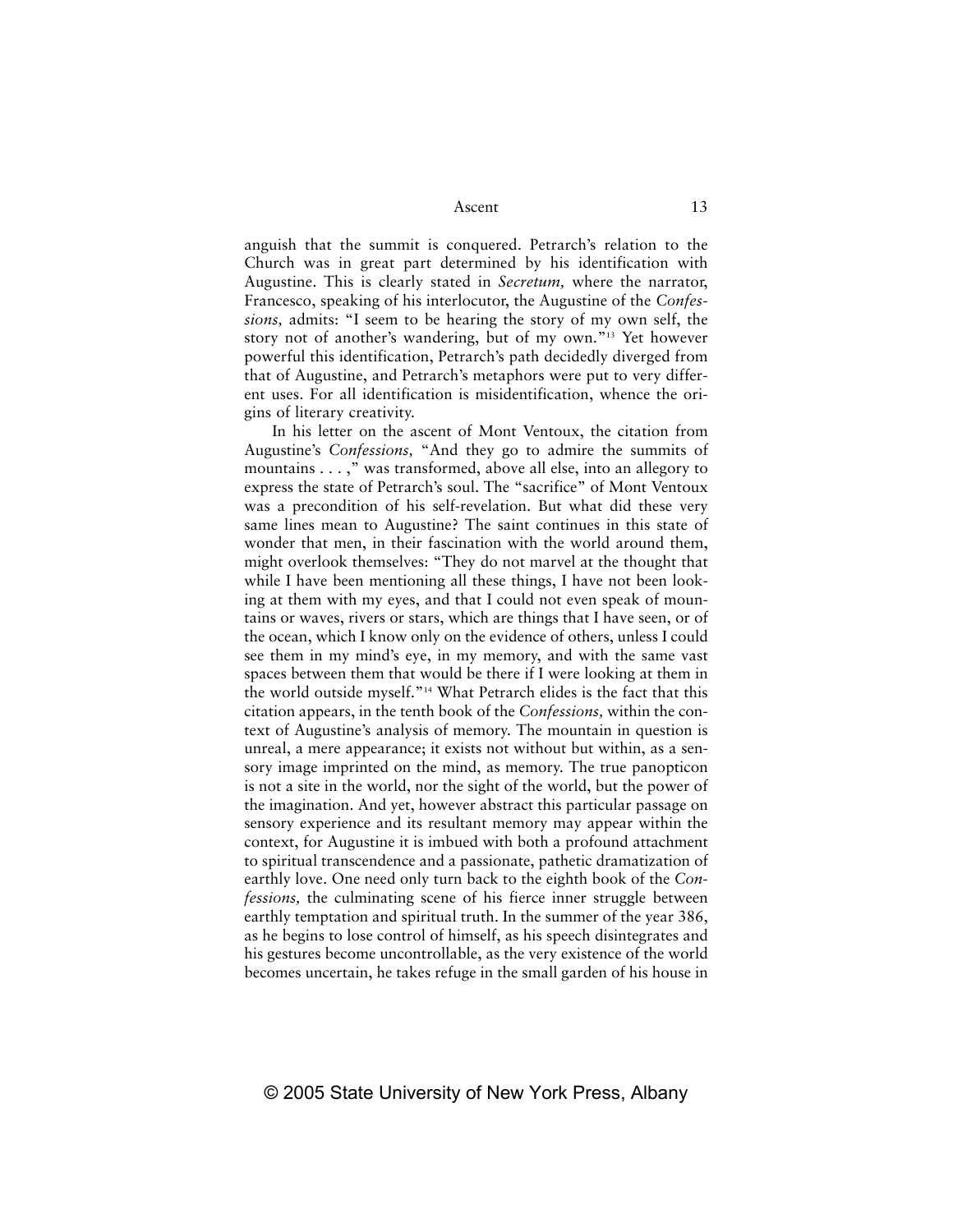Milan. This is the scene of his grief, his madness, his transfomation, his salvation: "I was dying a death that would bring me to life."<sup>15</sup> Frantic, violent, agonizing, he knew that to complete the journey all that was required was an act of volition. Whence such will? "Why does this strange phenomenon occur?"16 He was at odds with himself, rent asunder in a "monstrous state," a Manichean split between two wills—carnal and spiritual—a will cleaved between the residual evil of primordial sin induced in the world's first garden, and that goodness which is the sacred meaning of existence. To do or not to do? At the height of anguish and despair, in a torrent of tears, he went out into the garden and sat under a fig tree. This would be the site of his revelation and salvation, for he heard the voice of a little child from a nearby house repeat, over and over, as if speaking to him alone, "tolle, lege; tolle, lege" (Take up and read). Remembering that Saint Anthony had been admonished by a public reading of the gospel, Augustine opened the Bible at random and fell upon the Pauline epistles, reading words as if addressed expressly to himself: "Not in revelling and drunkenness, not in lust and wantonness, not in quarrels and rivalries. Rather, arm yourselves with the Lord Jesus Christ; spend no more thought on nature and nature's appetites."<sup>17</sup> He was saved, and received his baptism at the hands of Saint Ambrose in 387. Augustine entered the City of God through the portal of his garden.

It was another garden—that of the house he shared with his mother in Ostia, awaiting their sea voyage to return to Africa in the year 387—that would be the scene of Augustine's greatest pathos. Referring to that fateful moment, Augustine writes of that supremely mystical exchange with his mother that took place in an all so worldly garden:

Our conversation led us to the conclusion that no bodily pleasure, however great it might be and whatever earthly light might shed lustre upon it, was worthy of comparison, or even of mention, beside the happiness of the life of the saints. As the flame of love burned stronger in us and raised us higher towards the eternal God, our thoughts ranged over the whole compass of material things in their various degrees, up to the heavens themselves, from which the sun and the moon and the stars shine down upon the earth. Higher still we climbed, thinking and speaking all the while in wonder at all that you have made. At length we came to our own souls and passed beyond them to the place of everlasting plenty, where you feed Israel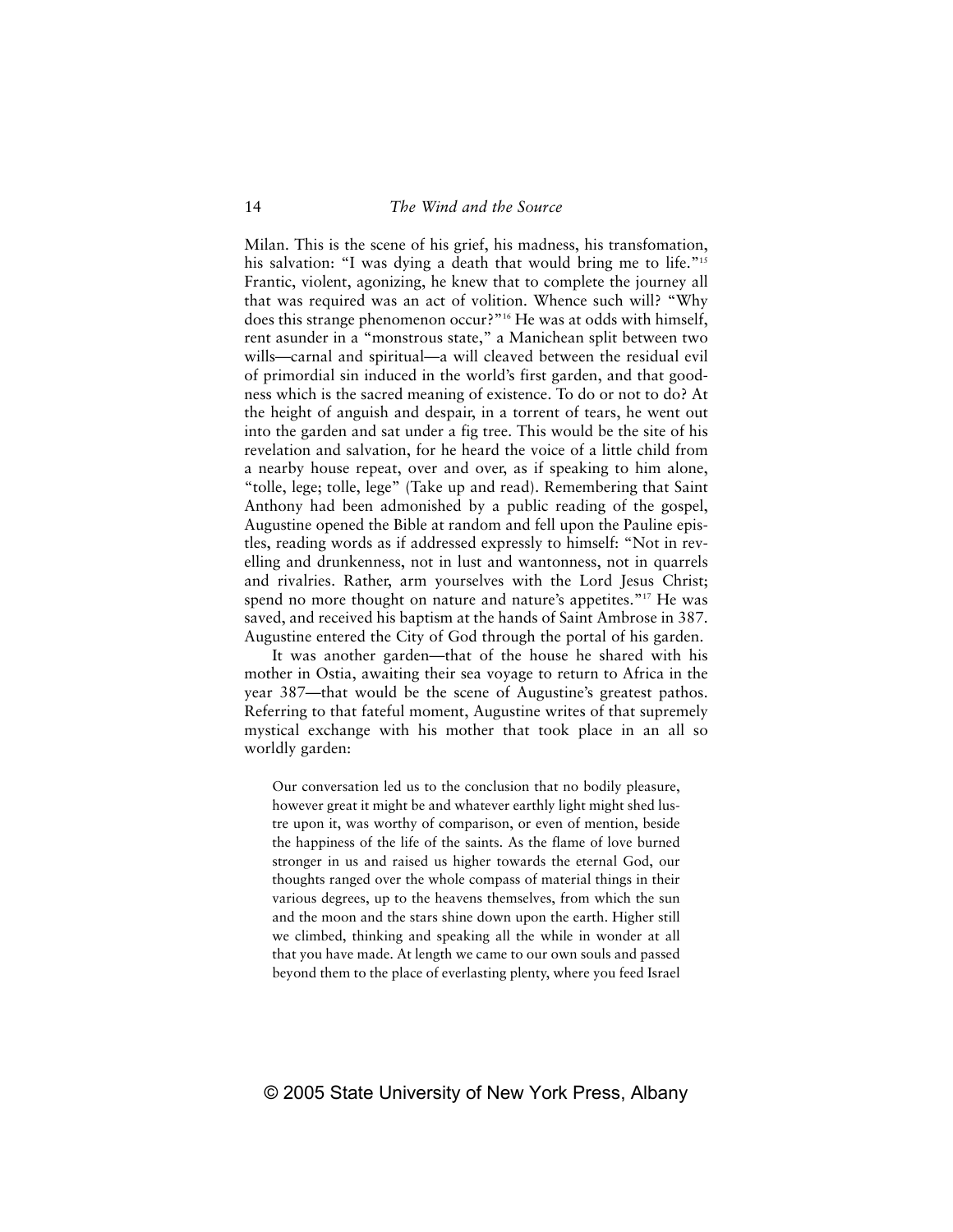for ever with the food of truth. There life is that Wisdom by which all these things that we know are made, all things that ever have been and all that are yet to be.<sup>18</sup>

This ascent—which necessitated no mountain, which elided all body—resulted in a moment of total spiritual love for his mother and ecstatic mystical union with God, where the soul is silent and the "dreams and the visions of his imagination spoke no more."19 The soul of Augustine was transfigured, and his mother was converted. Five days later she died. Such is the ascent, the love, the death, all occluded by the abstract considerations of memory in book ten, a philosophical work of mourning. *This* sad and dramatic ascent is the secret behind Petrarch's revelation, the pathos masked by his own very different, very wordly longings.

For Augustine, it is not the garden that constitutes true sanctuary, but memory, that "vast, immeasurable sanctuary," containing earth and heaven, circumscribing the self.<sup>20</sup> When in book ten Augustine relegates the entirety of the material world to memory, he does so from the position of one who has gained the spiritual world. The remembrance of the ascent evokes both the *specific* pathos regarding his mother's death augmented by the ecstasy of his mystical union with God, and the *general* sense of eschewing the vanity of the world, to celebrate true faith. Neither the garden of immanence nor the mountain of transcendence are of any consequence; neither the dividedness of the will nor the perils of the journey are of any actuality. As the ultimate proof of his spiritual rebirth, even the trauma of his mother's all-too-earthly death has been subsumed by a work of mourning that owes its mental space to memory itself, the proper place of all things of this earth. Such is true faith.

Augustine's relation to landscape might be considered in terms of what Chris Fitter, in his study *Poetry, Space, Landscape,* considers the "ascetic sublime," where the horror of abominable, extreme landscapes—imposing, vast, remote, wild—serves religion as both a means of mortification and a mark of worldly vanity. "The stupendous in landscape is sought only for contemptuous eclipse by the pure *virtus* of an indomitable mental transcendence."<sup>21</sup> Nature may be seen either in the light of a perfect creation or as corrupted by the Fall. A certain tradition of biblical exegesis deems mountains to be horrifying flaws upon the earth, deformed excrescences that are warnings against human ambition, pride, and hubris. Their extravagant,